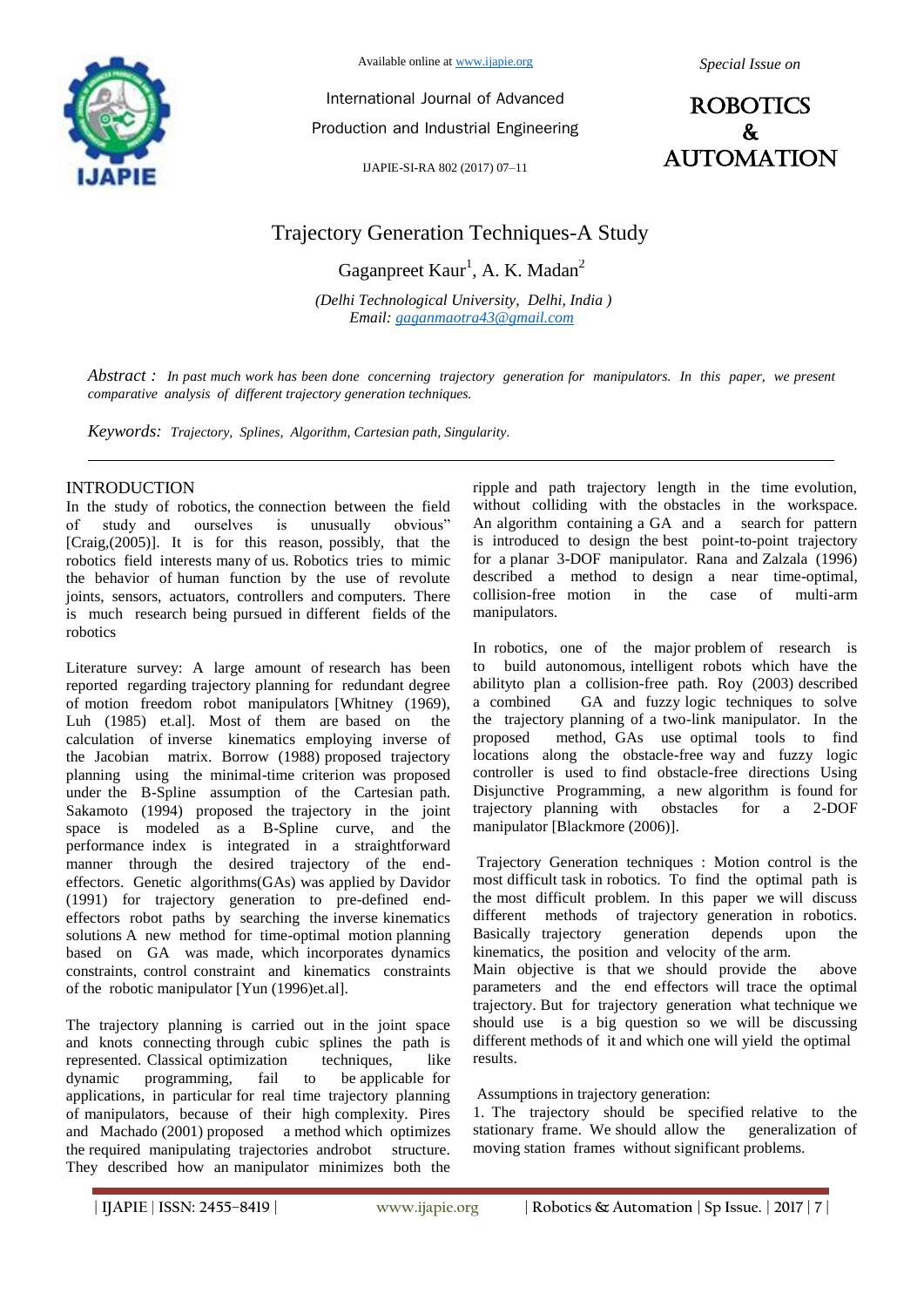2. The trajectory should be smooth, i.e., the position and its first derivate should be smooth. This reduces wear on joint motors a n d impulsive forces applied to the payload.

*3*. A trajectory should sat isfy the temporary requirements of the task.

Joint space trajectory schemes In this section, we will discuss trajectory generation methods in which the paths are described in terms of joint angles. The joint angles are generated using the inverse kinematics of the manipulator from the user-defined

Cartesian coordinates. Joint space schemes are usually easy to compute and there is no problem with singularities. Cubic Spline approach

A common way of causing a manipulator to move from point to point in a smooth controlled fashion is to cause a joint to move as specified by a smooth function of time. Commonly, all joints start and end their motion at the same time, so that the manipulator appears to be coordinated. Trajectory generation help us to compute these motion functions. The trajectory of a manipulator as motions of the tool frame with respect to the stationary frame will be considered so that it can separate the motion descriptions from any particular robot. This helps in the flexibility of different manipulators for path description.

The major problem is to move the tool frame from its current Cartesian position to the destined position, where the motion involves both a change in position and orientation. Usually it wouldbe essential to specify the motion in much more detail than by simply specifying the desired destined position. Knots in the trajectory path help us to create a sequence.

Along with spatial constraints on the motion, the user should specify the time elapsed between knots in the description of the path. The trajectory knots are to be spaced at regular intervals of time.

The basic requirement for trajectorygeneration is that the path should be smooth function that is continuous and has a continuous first derivative. If the generated trajectory is rough and jerky, then it causes wear on the mechanism and cause vibrations by exciting resonances in the manipulator.

Cubic spline functions are the most important spline functions.The reason behind it is that they are smooth functions and, when used for interpolation, they do not have the oscillatory behaviour which is characteristic of high-degree polynomial interpolation.

The univariate or bivariate polynomials have been mostly used for the mathematical formation of splines. A cubic spline function is made by joining various univariate or bivariate cubic polynomials.

The trajectories for the two-link manipulator are as shown in Figure 1. The trajectory time is defined by the user and the knots are at regular intervals o time.

Consider the trajectory time,  $Ti \leq t0 < t1 < ...$  tn  $\leq T$ For a single joint we have

$$
\Theta (ti) = \Theta i \quad \text{where } i=1, 2, 3...n
$$
  
\n
$$
\Theta (ti) = ai + bi t + ci t^2 + dit^3
$$
  
\n
$$
ti-1 \leq t \leq ti
$$

 $i=1, 2, 3, \ldots n$ 

where  $(n - 1)$  is the number of knots between the initial and final knot positions. There are n cubic polynomials to be found, each having four unknown coefficients. Thus, the set of equations to be solved involves 4n unknown coefficients. The ith spline will be evaluated over an interval starting t=ti and ending t=ti+1 where i =0, 1, 2….n-1

To obtain the coefficient there should be 4n constraints. The constraints are given in Equation below and the continuity



Figure1. Joint Trajectories of two link

restrictions

 $\theta^j(t_i^+) = \theta^j(t_i^-)$  $i=1$ ...... $(n-1)$   $j=0,1,2$ 

Together it gives  $n+1+3(n-1)=4n-2$  constraints, as compared to 4n unknowns.

For interpolation problem, there are two more degrees of freedom in choosing the Coefficients of above equation. The manipulator is considered to be at zero velocity at start and end positions.

so  $\theta_1(t_0)=0$  and  $\theta_n(t_n)=0$ 

Solving the 4n constraint linear equations, we get the cubic spline coefficients which result in describing the trajectory of the joint passing through the specified knots

Linear function with parabolic blends:

A simpler interpolation scheme than the polynomial approach is linear interpolation. That is, there is linear interpolation between the initial and final joint position as shown in Figure2. Although the motion of each joint is linear, the end-effectors in general does not move in a straight line in space. The main problem is that at via points, the velocity and acceleration will be discontinuous. A good solution would be to add a "parabolic blend" section at the via point to interface the two interpolating curves. During the blend portion of the curve, constant acceleration is choosen to change the velocity smoothly. Figure 3 shows a simple path constructed in this way.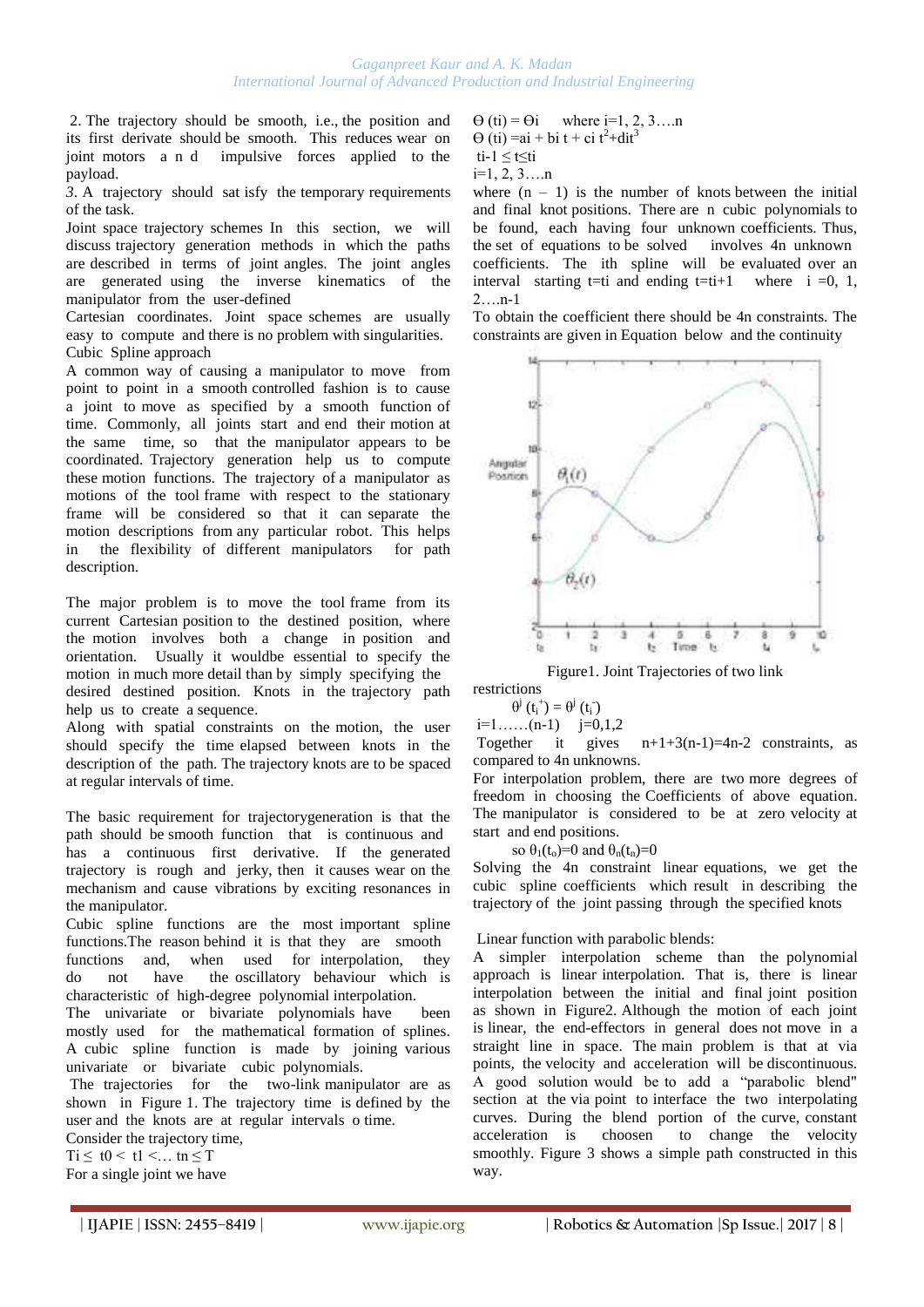

 Figure3. Linear segments with parabolic Depending on the value of acceleration chosen, and on

the change in velocity required between adjacent linear sections, the blend region will extend further or less into the linear region.



Figure3. Linear segments with parabolic blends

There can be another case of linear interpolation where trapezoidal velocity profile can be chosen to produce a joint trajectory.

Cartesian space trajectory schemes:

In the previous trajectory generation techniques the paths computed in the joint space, is via the start and end points even they are specified in a Cartesian frame. But the path followed by the manipulator was not a straight line connecting the start and end points. But it would be some complex shape that depends on the trajectory approach.

Cartesian trajectories give the actual motion of the endeffectors of the robot. However, Cartesian motion of the robot does not map trivially to a trajectory in joint space. The trajectory made from a Cartesian path is generally more complex in joint space than by direct interpolation which wil l result in high actuation requirements on all joints.

In Cartesian trajectories the motion of the end-effectors is smooth and natural. That is why there are less forces like inertia and gyroscopic disturbances on the manipulator because of the load carried by the end-effectors.

By repeated application of the inverse kinematics at every point in Cartesian paths joint motion trajectory is obtained. Since trajectories are not generated in joint space, so it should be taken notice that the path lies in the reachable work space and does not pass through singularities.



Various techniques for generating Cartesian paths are proposed in the literature .The path planning algorithm plans the profile with specified current position, initial velocity, and distance to travel. In case of a time-based planner, the time for the move (Te) is specified instead of the target velocity.

The initial conditions for the interpolator as used by the algorithm are denoted as follows:

- Te = Time for the move
- $Dtg = Distance$  to travel
- $Vi = Initial velocity$
- Acc = Specified acceleration
- Dec = Specified deceleration
- Vmax = maximum target velocity for the interpolator.

There are the two profiles types based on the initial conditions, Vmax, and total time, Te. The algorithm determines which profile type is needed.

Profile Type – A

cart1 = {X1, Y1}; cart2 = {X2, Y2};

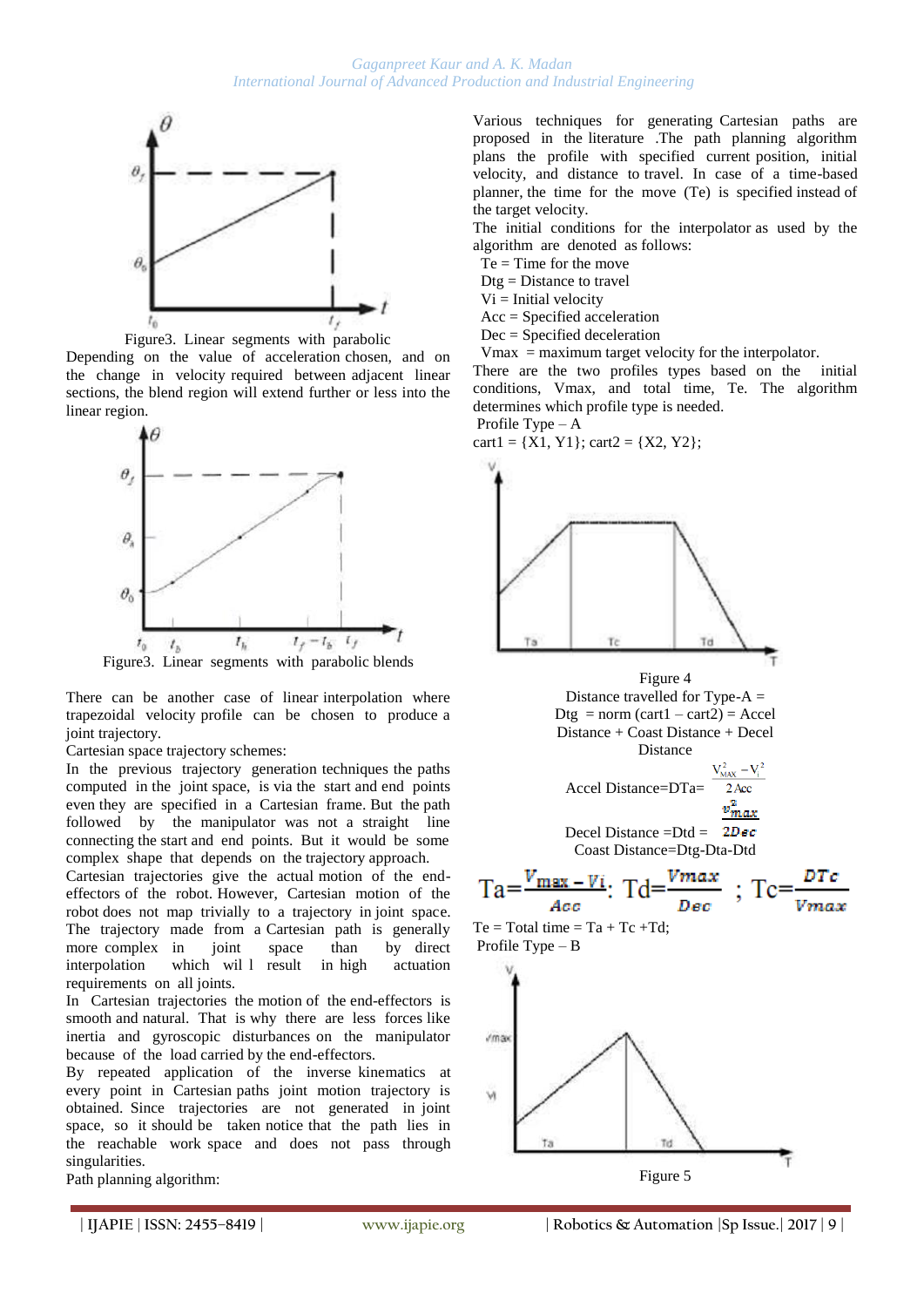#### *Gaganpreet Kaur and A. K. Madan International Journal of Advanced Production and Industrial Engineering*

Distance traveled for Type- $B =$ Dtg = norm( $cart1 - cart2$ ) = Accel Distance + Decel Distance

$$
\frac{V_{MAX}^{2} - V_{i}^{2}}{2 \text{ Acc}}
$$
  
Accel Distance=DTa=  $\frac{V_{MAX}^{2} - V_{i}^{2}}{2 \text{ Acc}}$ 

$$
v_{max}^2
$$

2Dec Decel Distance =Dtd =

$$
Ta = \frac{v_{\text{max}} - v_i}{Acc}
$$
: 
$$
Td = \frac{v_{\text{max}}}{D \text{ sec}}
$$

$$
V_{\text{MAX}} = \sqrt{\frac{2DTG}{Acc} + \frac{1}{Dec}}
$$

The inverse kinematics routine transforms the Cartesian information into joint angles and at runtime the path generator routine constructs the trajectory at the pathupdate rate which is fed to the manipulator's control system Problems Cartesian paths, even though the initial point and the final point are in the reachable workspace, but not all points which are on the straight line between these two points are in the workspace. For instance, consider the two link manipulator as shown in Figure 4. In this case, link1 is greater than link2, so the workspace contains an inner radius in the middle whose radius is the difference between the link lengths. If we draw a straight line starting from the initial point A to a goal point B and attempt to make a Cartesian move, the intermediate points will not be reachable. In that case we need to employ joint space schemes, which are an advantage over Cartesian schemes.



Figure 6.Two link manipulator trying to move in path A to B.

Joint velocities near singularity It is impossible to limit the joint velocities that yield the desired Cartesian velocity for the end-effectors. If, for example, a manipulator is following a Cartesian straight line path and approaches a singular configuration of the mechanism, one or more joint velocities will increase towards infinity.



Figure 7. High joint velocities near singularity

As an example, Figure shows a two-link manipulator with equal link lengths moving along a path from point A to point B. The desired path is to move the tool tip along this straight line maintaining a constant linear velocity. All points along the path would be reachable, but as the robot gets near to the singularity, which is the origin in this case, the velocity of the joints becomes very high. This problem is also observed when the manipulator is getting near to the fully stretched singularity condition. There might be cases where one is required to follow a Cartesian path which approaches the singularity condition. One solution would be to program the system in such a way that the move is completed in three separate moves.

The first programmed move will be a Cartesian path from the initial point to a point very close to the origin. Then a very small linear joint move is programmed, followed by the Cartesian path to the end point.

## Lefty- Righty solutions with cartesian paths

For a single Cartesian point there, are multiple ways of approaching the point. In case of the two-link manipulator, it would be a right arm solution and a left arm solution.

For example, if we want to program a Cartesian path from point A to point B, as shown in Figure 6, we can see that by the time it reaches the final point, the approach solution is changed from a right arm configuration to a left arm configuration.



Figure 8.Start and goal reachable in different solutions.